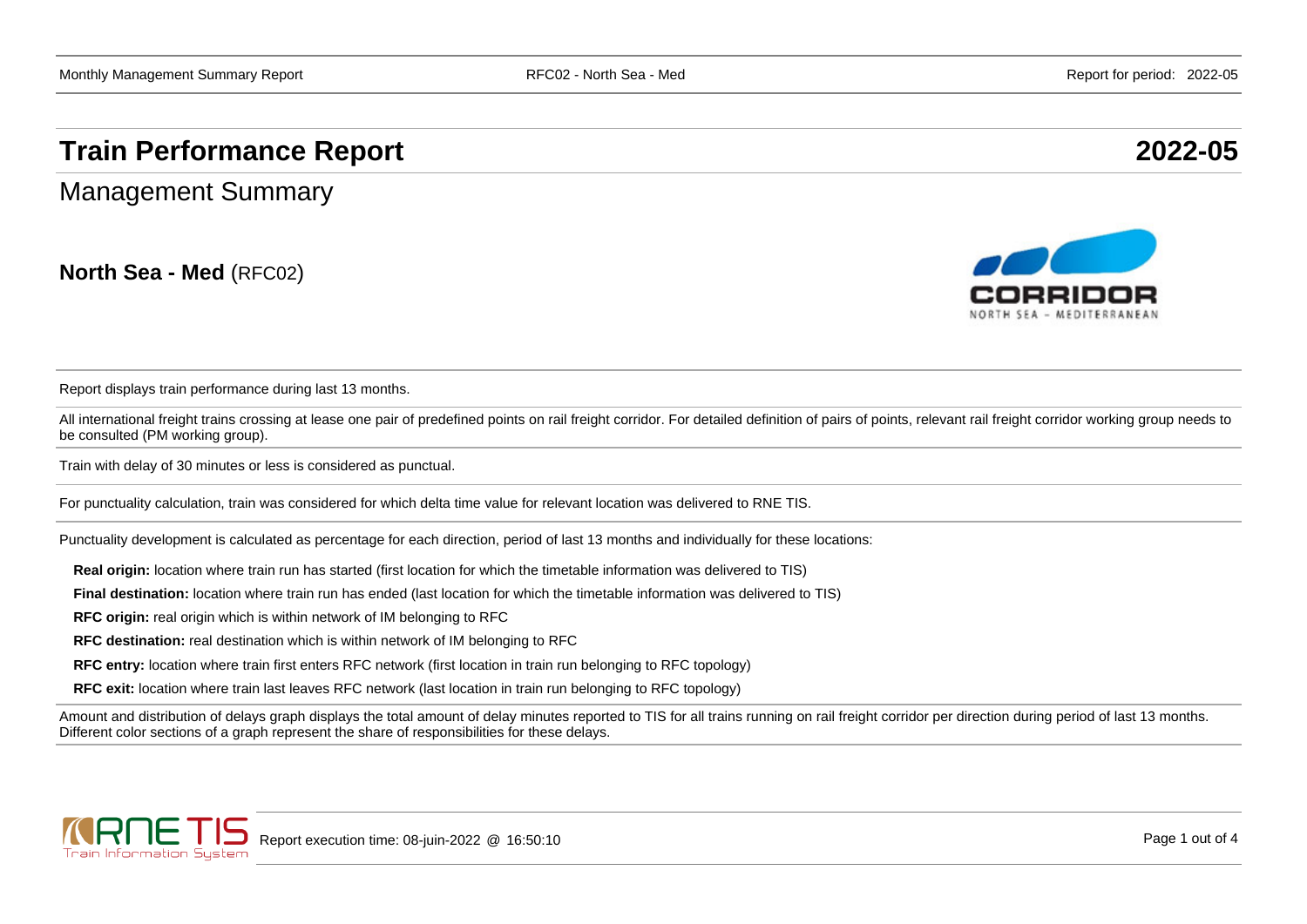



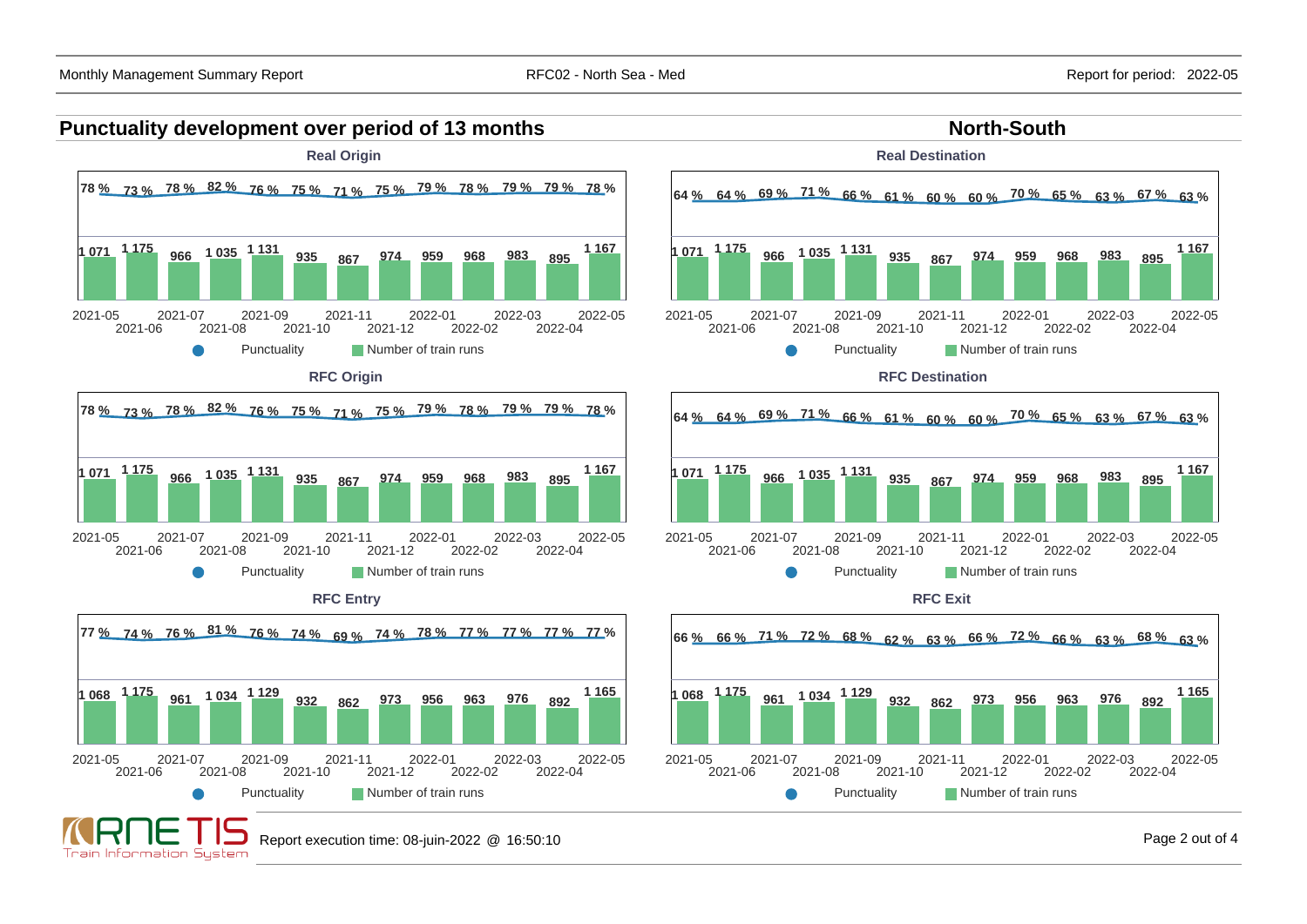**Train Information System** 

2022-05

2022-05

2022-05

**1 325**

**1 331**

**1 331**

## **Punctuality development over period of 13 months South-North South-North**



Report execution time: 08-juin-2022 @ 16:50:10 Page 3 out of 4